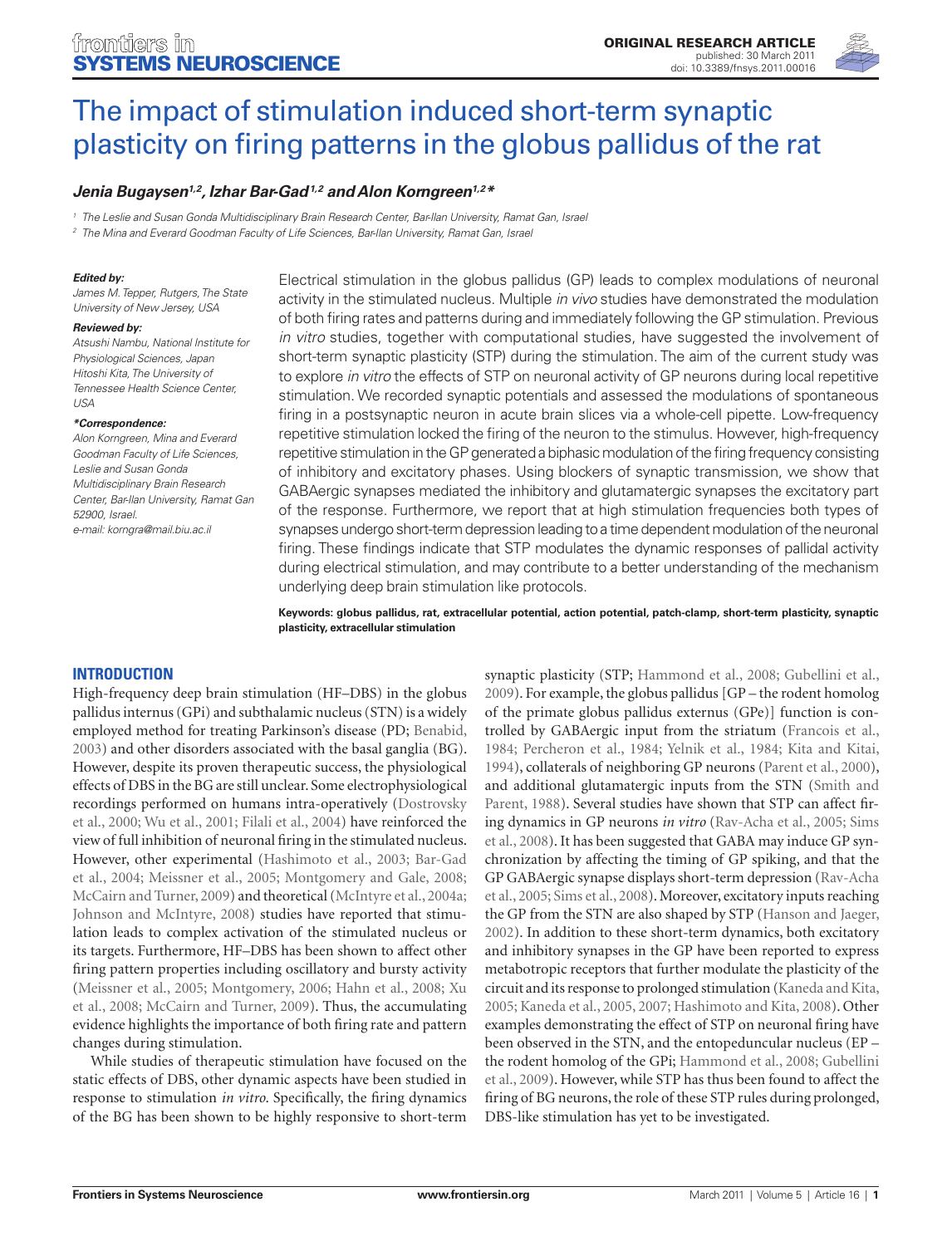Recent computational and experimental studies have suggested the existence of STP during HF–DBS (McIntyre et al., 2004b; McCairn and Turner, 2009). These findings led us to hypothesize that STP is involved in altering the information transmission which underlies the effects of HF–DBS on PD. We have recently shown that high-frequency microstimulation in either segment of the GP in the Parkinsonian primate results in short-term modulations (Erez et al., 2009). In particular, we suggested that the efficacy of the synapses is reduced over a time course of a few seconds and is restored within a short time frame after the cessation of the stimulation. This efficacy determines both the changes in the response timing (firing rate) and response pattern (timing). Defining the nature of these dynamic processes and the characterization of their cellular and network properties can shed light on the use of DBS in PD and other BG-related disorders. Here we used the whole-cell configuration of the patch-clamp technique to follow the synaptic and firing dynamics of GP neurons in response to repetitive stimulation.

# **Materials and Methods**

## *In vitro* **slice preparation and solutions**

Thick sagittal slices of 300 μm were obtained from rat somatosensory cortex, striatum, and GP using previously described techniques (Stuart et al., 1993; Bugaysen et al., 2010). Wistar rats, 16–22 days old, were killed by rapid decapitation according to the guidelines of the Bar-Ilan University animal welfare committee. This procedure was approved by the national committee for experiments on laboratory animals at the Israeli Ministry of Health (permit number BIU281206). The brain was quickly removed and placed in ice-cold artificial cerebrospinal fluid (ACSF) containing (in mM): 125 NaCl, 4 KCl, 25 NaHCO<sub>3</sub>, 1.25 Na<sub>2</sub>HPO<sub>4</sub>, 2 CaCl<sub>2</sub>, 2 MgCl<sub>2</sub>, 25 glucose, and 0.5 Na-ascorbate (pH 7.4 with 95%  $O_2/5\%CO_2$ ). Slices were cut using an HR2 Slicer (Sigman Electronic, Germany) and transferred to a submersion-type chamber, where they were maintained for the remainder of the day. In several experiments the following drugs were added to ACSF: bicuculline (BCC) methiodide to block GABAa receptors (final concentration 50 μM), APV (50 μM), and  $CNQX$  (15  $\mu$ M) to block NMDA and AMPA receptors, respectively.

The experiments reported here were carried out at 34°C. The GP nucleus and individual GP neurons were visualized using infrared differential interference contrast (IR-DIC) microscopy. The recording chamber was constantly perfused with oxygenated ACSF. The standard pipette solution contained (in mM): 140 K-gluconate, 10 NaCl, 10 HEPES, 4 MgATP, 0.05 SPERMIN, 5 L-Glutathione, 0.2 EGTA, and 0.4 GTP (Sigma, pH 7.2 with KOH). The reference electrode was an Ag–AgCl pellet placed in the bath. The 10-mV liquid junction potential measured under the ionic conditions reported here was not corrected for.

## *In vitro* **electrophysiology**

Cell-attached and whole-cell recordings were obtained from the soma of GP neurons with an Axopatch-200B amplifier (Axon Instruments). Voltage was filtered at 10 kHz and sampled at 20 kHz, unless stated otherwise, using patch pipettes (4–8 M $\Omega$ ) pulled from thick-walled borosilicate glass capillaries (2.0 mm outer diameter, 0.5 mm wall thickness, Hilgenberg, Malsfeld, Germany). Electrical stimulation was performed using monopolar 0.2–0.7 M $\Omega$  glasscoated tungsten microelectrodes. The stimulation pulses consisted of 50 μA biphasic currents (200 μs cathodal followed by 200 μs anodal phase). The anode was an Ag–AgCl pellet placed in the bath. The stimulating electrode was positioned at the dorsal side of the GP. The recording electrodes were positioned 0.5 mm toward the center of the GP away from the stimulating electrode. The interval between consecutive pulses was 100, 50, and 25 ms, over 30 s leading to stimulation frequencies of 10 Hz (300 stimuli), 20 Hz (600 stimuli), and 40 Hz (1200 stimuli), respectively.

# **Data analysis**

All off-line analyses were carried out using Offline Sorter 2.8.6 (Plexon), NeuroExplorer 4.007 (Nex Technologies), Matlab R2007b (Mathworks), and IgorPro 6.0 (WaveMetrics) on a personal computer. The pre-stimulus average extracellular and intracellular firing rate was calculated from spikes extracted from 30 s of continuous recording. Throughout the manuscript the firing rate is the time dependent average firing rate aligned to the stimulation onset. The maximal inhibition of firing rate was calculated as the difference between the minimal firing rate during the stimulus and the prestimulus average firing rate. The latency to maximal inhibition was calculated as the time from the onset of the stimulus to the minimal firing rate. Experimental results were consistently obtained from cells from at least seven rats. All the results for a particular experiment were pooled and displayed as mean ± SD, unless otherwise stated. Significant changes in measured parameters before and after application of the drugs during stimulation were tested using a *t*-test (\* < 0.05 and \*\* < 0.01).

# **Results**

We applied the whole-cell configuration of the patch-clamp technique to evaluate the impact of short-term STP on the firing pattern of GP neurons during repetitive stimulation. A possible drawback of the whole-cell configuration is the washout of important cellular components by the pipette solution. We have previously shown that the whole-cell configuration did not alter significantly the spontaneous firing rate of GP neurons (Bugaysen et al., 2010). To evaluate the impact of this configuration during repetitive stimulation we first performed a control experiment in the cell-attached mode of the patch-clamp technique. Following the onset of a 40-Hz stimulation sequence, the cells responded with a period in which no APs were observed (**Figure 1A**, top). This inhibitory effect lasted 3 s after which APs were once again observed. A similar response to stimulation was observed when the recordings were performed on the whole-cell configuration (**Figure 1A**, bottom). We quantified the pre-stimulus firing rate, the maximal inhibition of the average firing rate during stimulation, and the latency to maximal inhibition (**Figure 1B**). All these parameters did not differ significantly between cell-attached recordings and whole-cell recordings  $(p > 0.05, n = 12).$ 

It has been previously reported that GABAergic synapses in the GP display short-term depression (Rav-Acha et al., 2005). That study showed that a short 10 Hz stimulation burst generates a 50% depression of the GABAergic synapse while stimulation bursts above 20 Hz cause almost complete depression of the synapse. We have previously reported that in acute brain slices the average spontaneous firing rate was 13 Hz (Bugaysen et al., 2010). These findings prompted us to select two stimulation frequencies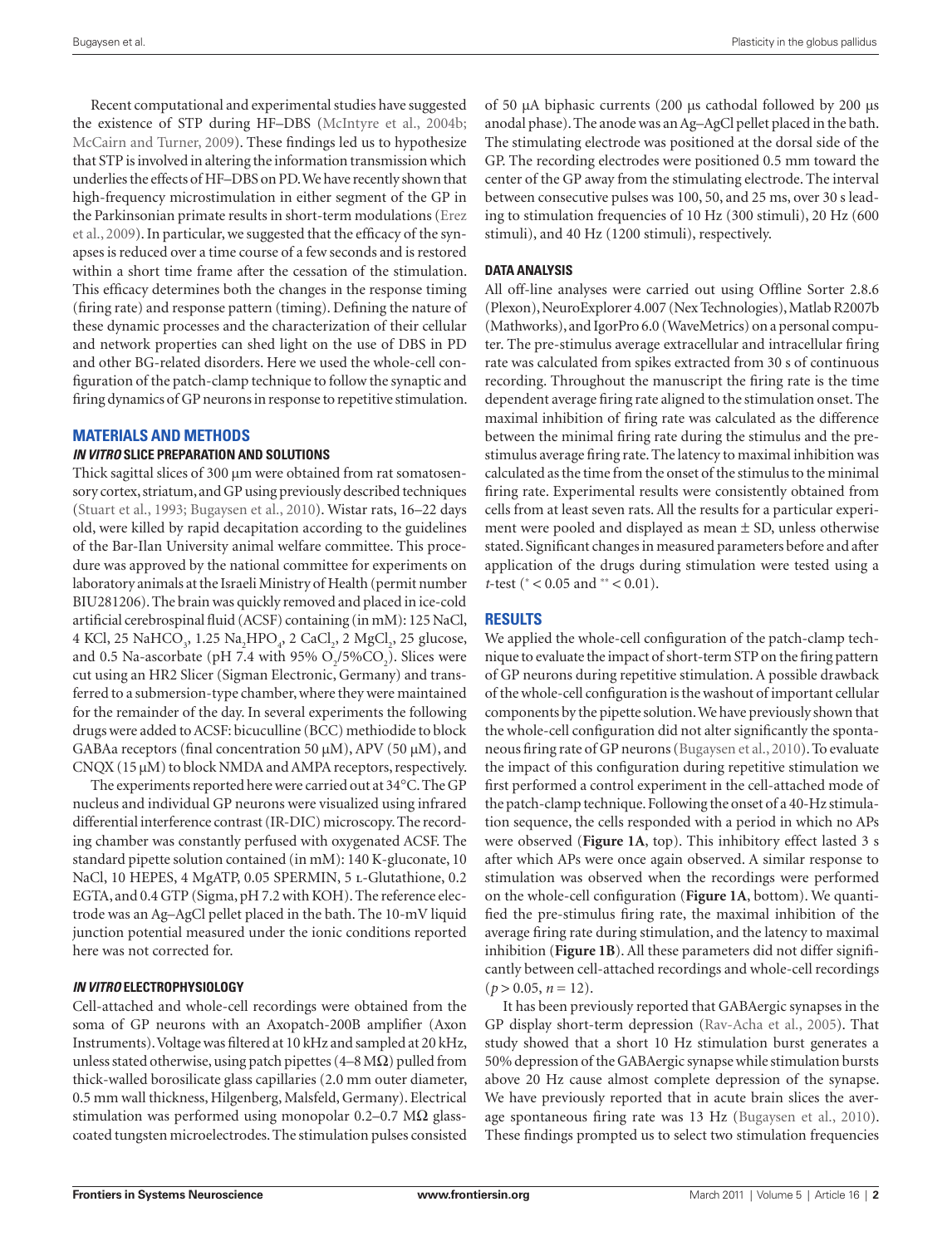

for the current study. To investigate the effect of low-frequency stimulation we used a repetitive stimulation at 10Hz. To investigate the effect of high-frequency stimulation we applied a repetitive stimulation of 40 Hz.

Visual inspection of the recordings during a 10-Hz stimulation protocol did not reveal any change in the spontaneous firing frequency, although apparent IPSPs could be clearly discerned following each stimulus (**Figure 2A**, top). To verify that the stimulation pulses excited GABAergic synapses we bath applied the GABA, blocker BCC. Following application of BCC the spontaneous firing frequency appeared to increase (**Figure 2A**, bottom). To quantify the effect of BCC we calculated the stimulus-triggered average (STA) of the membrane potential (**Figure 2B**). A clear IPSP could be observed following the stimulus (**Figure 2B**, top trace). This average IPSP was abolished following the application of BCC (**Figure 2B**, bottom trace). In some of the cases, a small depolarization could be discerned in the STA following BCC application. This suggested that the stimulus additionally activated excitatory fibers. To test this suggestion we repeated the 10-Hz stimulation experiment while blocking glutamatergic synaptic transmission. Following the bath application of APV and CNQX the firing frequency appeared to decrease (**Figure 2C**). In the example (**Figure 2D**), the STA under **Example 1**<br> **Example 1**<br> **Example 1**<br> **Example 1**<br> **Example 1**<br> **EGURE 1** [Interactiblar and extracellular recording from stimulated GP<br>
neurons in active rat brain slices. (A) Continuous recording of the<br>
patterbolomy b

the application of APV and CNQX. Thus, microstimulation of the GP in acute brain slices from the rat excited both GABAergic and glutamatergic synapses.

To quantify the effects that were observed visually we calculated the population average firing rate ( $n = 41$  cells) and normalized it to the pre-stimulus population average firing rate. During a 30-s stimulation at 10 Hz the firing rate decreased slightly (**Figure 3A**). Following the application of BCC the pre-stimulus population average firing rate increased almost 3-fold (**Figure 3B**). During the 10-Hz stimuli train the population average firing rate increased slightly (**Figure 3B**). In a different experiment, bath application of APV and CNQX reduced the pre-stimulus population average firing rate (**Figure 3C**). No effect on the population average firing rate was observed during the 10-Hz stimuli train (**Figure 3C**). Next we calculated the population average post-stimulus time histograms (PSTHs) for the experiments in which a 10-Hz stimuli train was applied (**Figure 4**). Under control conditions, the firing rate increased slightly and then decreased substantially immediately following the stimulus (**Figure 4A**). This post-stimulus inhibition was eliminated by the application of BCC leaving only the immediate excitation (**Figure 4B**). Inversely, application of APV and CNQX left the inhibition almost intact while abolishing the initial poststimulus excitation (**Figure 4C**). Thus, as predicted by short burst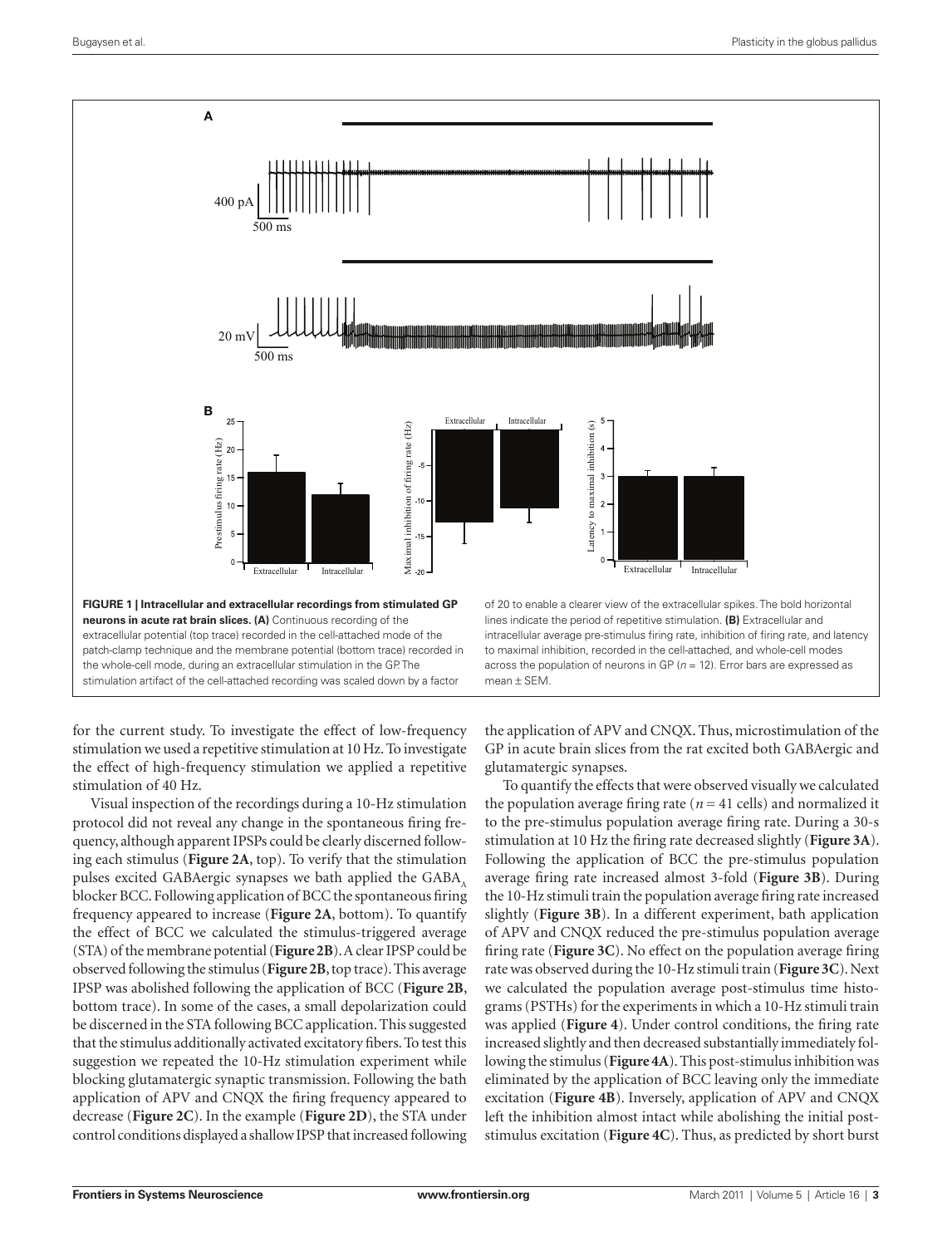

stimulation studies (Rav-Acha et al., 2005), repetitive stimulation at 10 Hz appeared to synchronize the firing of GP neurons by generating common delays from the stimulation pulses.

Next, we investigated the influence of 40 Hz repetitive stimulation on the firing of GP neurons. Following the onset of stimulation the cells responded with a period in which no APs were observed (**Figures 5A,C**, top traces). Application of BCC increased the pre-stimulus firing rate and eliminated the inhibitory period (**Figure 5A**, bottom trace). Conversely, application of APV and CNQX did not appear to alter the inhibitory period but reduced the firing rate following this period (**Figure 5C**). Since the 10-Hz stimulation did not change the firing frequency we were able to calculate a STA and get an average synaptic response (**Figure 2**). At higher stimulation frequencies the firing frequency was not stationary. Therefore it was not possible to calculate the STA. To offer a qualitative display of the synaptic potentials during the stimulation

we added to **Figure 5** membrane potential responses to a single stimulus. **Figures 5B,D** display a single, apparently inhibitory, synaptic response 100 ms following the onset of the 40-Hz stimulation. As predicted by voltage-clamp experiments (Rav-Acha et al., 2005; Sims et al., 2008) the amplitude of the synaptic potential was considerably reduced 1 s into the stimulus train (**Figures 5B,D**, gray line). The IPSP observed immediately following the onset of the stimulation was abolished following the application of BCC (**Figure 5B**, bottom trace) but not by the application of APV and CNQX (**Figure 5D**, bottom trace).

To quantify the effects that were observed visually we calculated the population average firing rate ( $n = 43$  cells) and normalized it to the pre-stimulus population average firing rate. During a 30-s stimulation at 40 Hz the firing rate first decreased and then increased (**Figure 6A**). Following the application of BCC the pre-stimulus population average firing rate increased 2.5-fold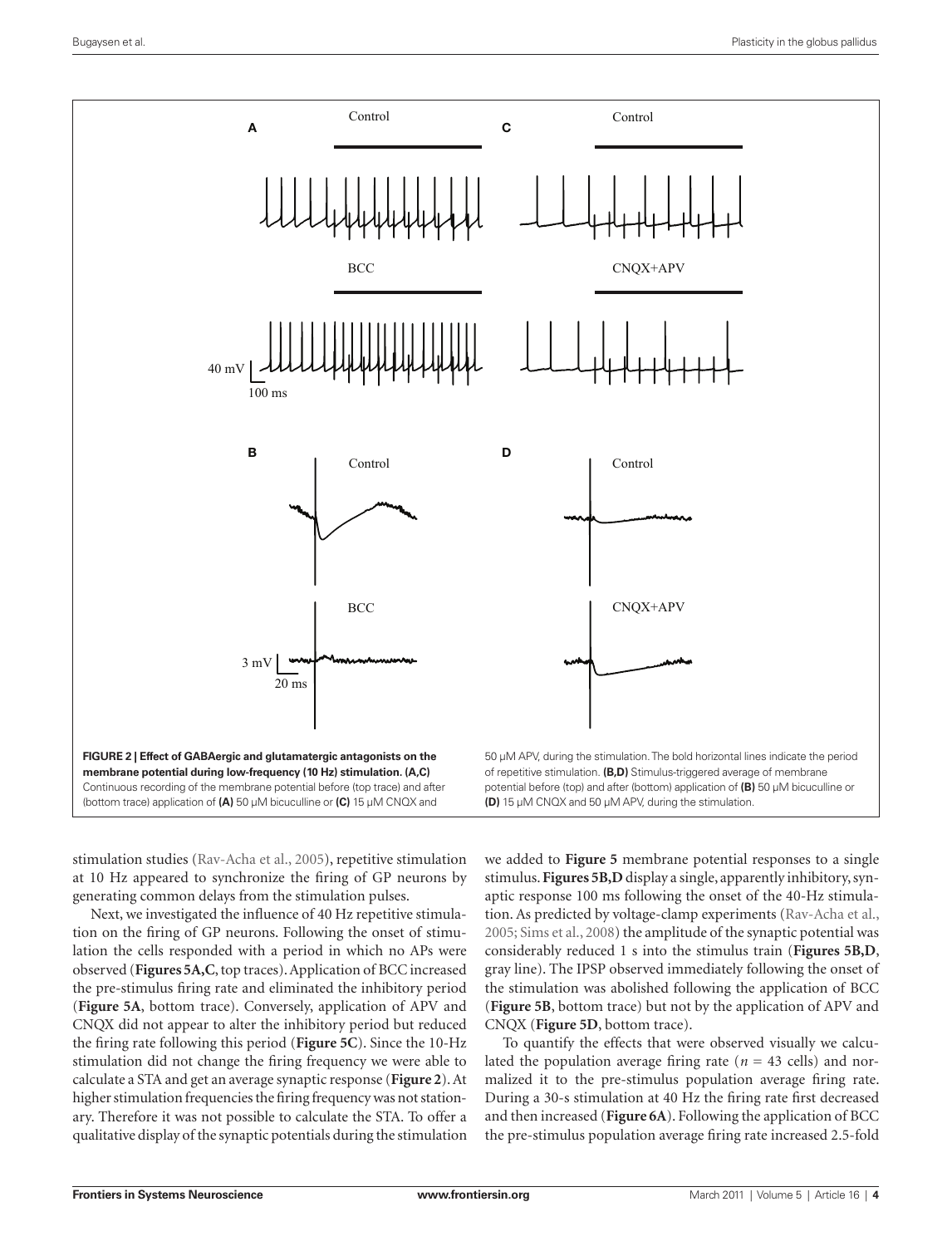

**Figure 3 | Firing rate changes during stimulation at 10 Hz before and after application of GABAergic and glutamatergic antagonists. (A)** Population firing rate of GP neurons in normal extracellular solution (*n* = 41). **(B)** Population frequency of GP neurons after applying 50 μM bicuculline to the extracellular solution ( $n = 17$ ). (C) Population frequency of GP neurons after applying 15 μM CNQX and 50 μM APV to the extracellular solution (*n* = 14). The thick and dashed horizontal lines indicate the average and SD of the pre-stimulus frequency, respectively. The dashed vertical lines mark the beginning and the end of the stimulus.



**Figure 4 | Synaptically locked response changes during stimulation at 10 Hz before and after application of GABAergic and glutamatergic antagonists. (A)** Population PSTH of GP neurons in normal extracellular solution (*n* = 38). **(B)** Population PSTH of GP neurons after applying 50 μM bicuculline to the extracellular solution (*n* = 17). **(C)** Population PSTH of GP neurons after applying 15 μM CNQX and 50 μM APV to the extracellular solution (*n* = 14). The thick and dashed horizontal lines indicate the average and SD of pre-stimulus frequency, respectively. The dashed vertical line marks the beginning of the stimulation pulse.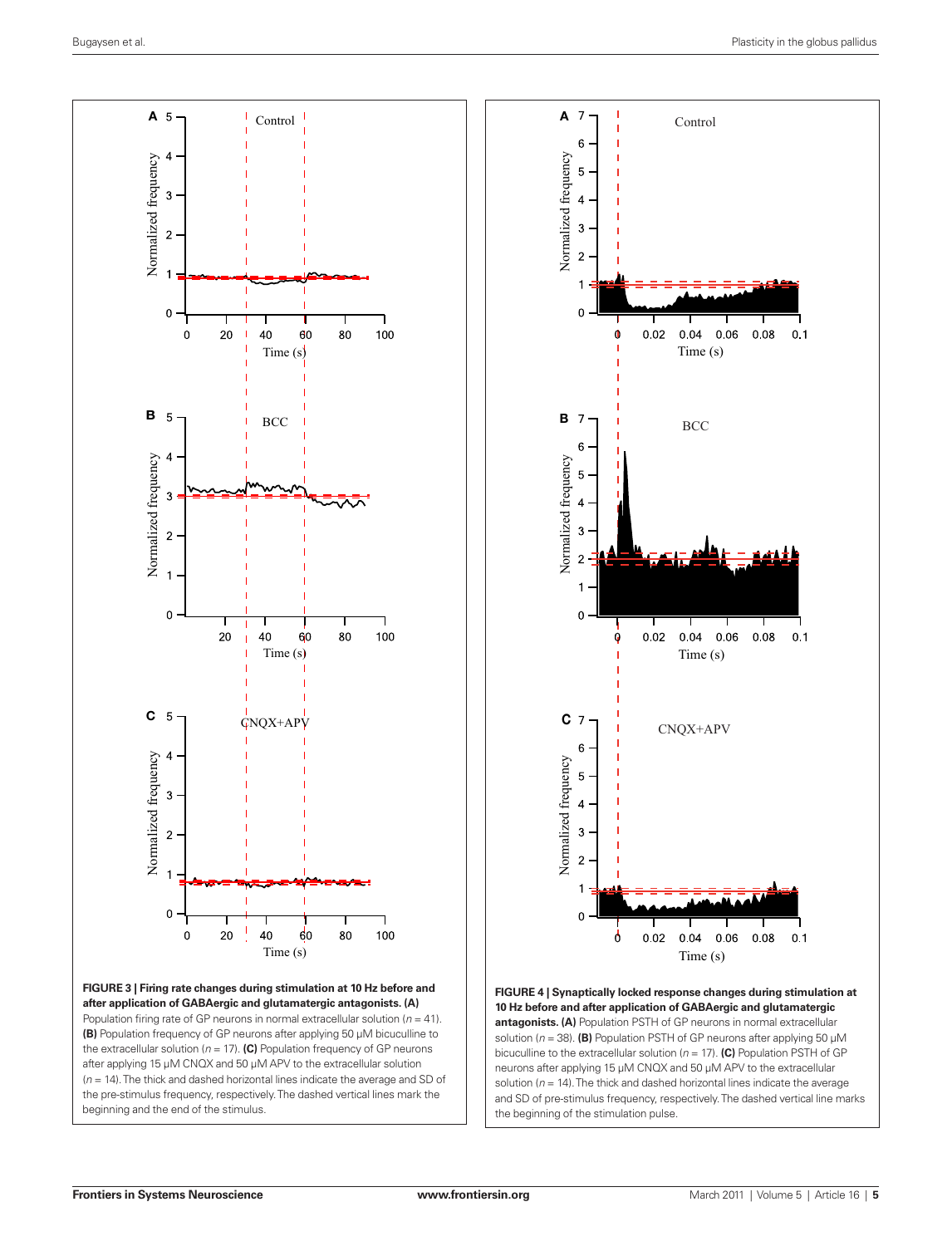

(**Figure 6B**). During the 40-Hz stimuli train the population average firing rate increased to almost 4-fold of the control values and then started to decrease (**Figure 6B**). Bath application of APV and CNQX eliminated the excitatory phase of the cellular response and decreased the inhibitory response (**Figure 6C**). Since these effects were not stationary in time we did not calculate the PSTHs under these conditions.

# **Discussion**

In the current work we described the dynamic changes to the firing rate and pattern of GP neurons during repetitive stimulation. We showed that at a low rate of stimulation the firing of the neurons is locked to the stimulus due to the combined activation of excitatory and inhibitory synapses. At higher stimulation frequencies, the firing rate of the neurons displayed a biphasic response consisting



**Figure 6 | Firing rate changes during stimulation at 40 Hz before and after application of GABAergic and glutamatergic antagonists. (A)** Population frequency of GP neurons in normal extracellular solution (*n* = 43). **(B)** Population frequency of GP neurons after applying 50 μM bicuculline to the extracellular solution ( $n = 25$ ). (C) Population frequency of GP neurons after applying 15 μM CNQX and 50 μM APV to the extracellular solution (*n* = 13). The thick and dashed horizontal lines indicate the average and SD of pre-stimulus frequency, respectively. The dashed vertical lines mark the beginning and the end of the stimulus.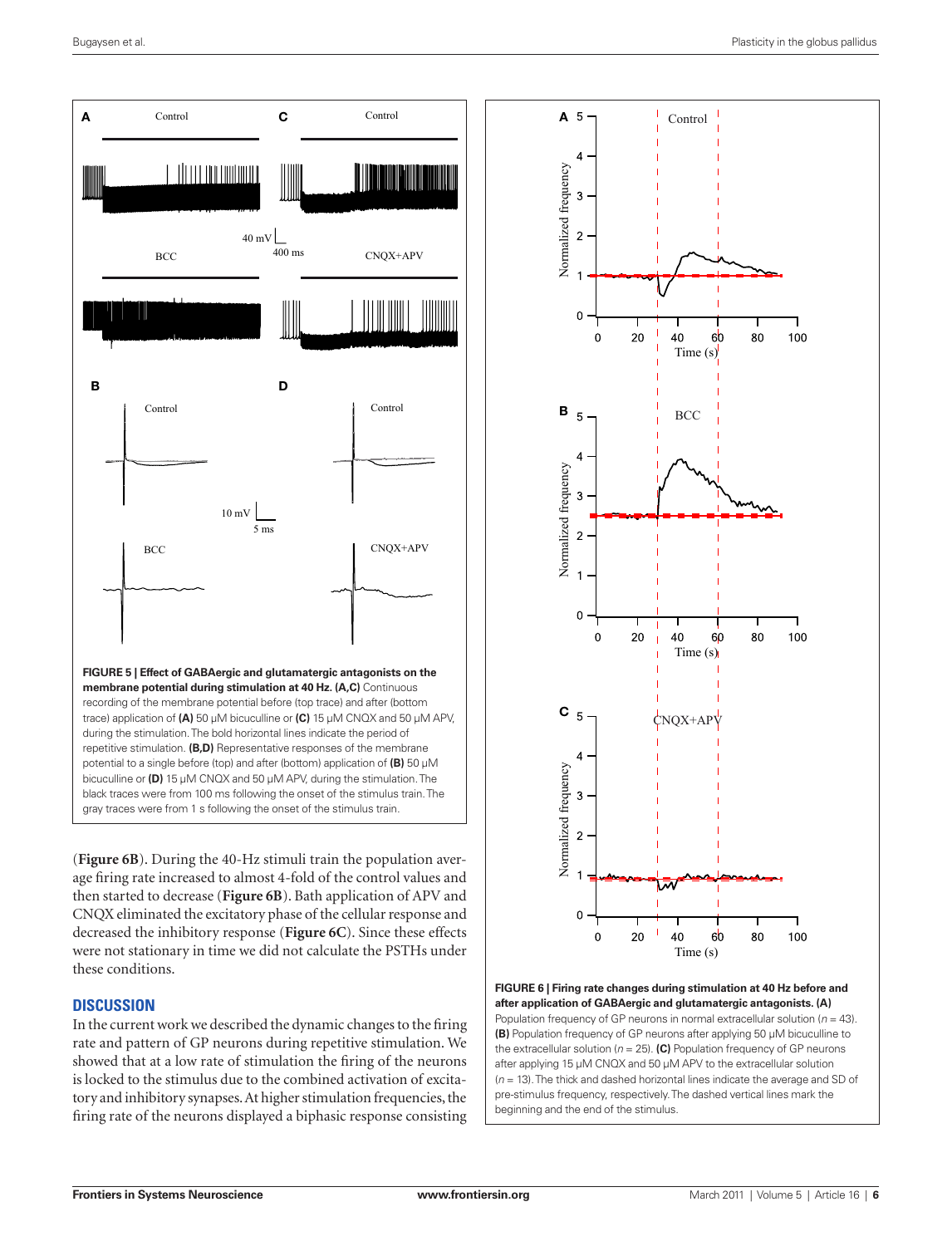of an initial inhibition followed by excitation. The dynamics of the response suggest that both GABAergic and glutamatergic synapses in the GP undergo short-term depression during the stimulation.

Several elegant studies have shown that both GABAergic and glutamatergic synapses in the GP undergo short-term depression (Hanson and Jaeger, 2002; Rav-Acha et al., 2005; Sims et al., 2008; Erez et al., 2009). It has been shown that when blocking inhibition with picrotoxin, the excitatory synapses from the STN display both short-term facilitation and depression (Hanson and Jaeger, 2002). This complex short-term plasticity most likely accounts for the initial increase and later decrease in the firing of GP neurons during HFS (**Figure 6B**). In addition, GABAergic synapses in the GP have been shown to display short-tem depression (Rav-Acha et al., 2005; Sims et al., 2008). Activation of these synapses and their subsequent depression provides an explanation for the initial inhibition of the firing rate during HFS (**Figures 1, 5, and 6**). As HFS increases the depression of the GABAergic synapse in the GP the IPSPs will decrease. This leads to a reduction in the locking to the stimulation induced by the inhibitory input. Thus, prolonged HFS in the GP will lead to a drastic depression of both inhibitory and excitatory synapses. This in turn will reduce the coupling of the GP to its input and the synchronization within the GP. Moreover, depression of the GABAergic synapses may reduce the overall inhibitory drive in the GP leading to an increase in the spontaneous firing rate of GP neurons. Application of BCC demonstrated that reduction in this drive may result in a substantial increase in the spontaneous firing rate (**Figures 3 and 6**).

Contrary to HFS, it is tempting to speculate that low-frequency stimulation may increase synchrony in the GP. It has been shown (Rav-Acha et al., 2005) that a 10-Hz stimulation will depress GABAergic synapses in the GP to a steady state level of ∼50%. Thus, low-frequency stimulation stimulates a network with active

#### **References**

- Bar-Gad, I., Elias, S., Vaadia, E., and Bergman, H. (2004). Complex locking rather than complete cessation of neuronal activity in the globus pallidus of a 1-methyl-4-phenyl-1,2,3,6 tetrahydropyridine-treated primate in response to pallidal microstimulation. *J. Neurosci.* 24, 7410–7419.
- Benabid, A. L. (2003). Deep brain stimulation for Parkinson's disease. *Curr. Opin. Neurobiol.* 13, 696–706.
- Bugaysen, J., Bronfeld, M., Tischler, H., Bar-Gad, I., and Korngreen, A. (2010). Electrophysiological characteristics of globus pallidus neurons. *PLoS ONE*  5, e12001. doi: 10.1371/journal. pone.0012001
- DeLong, M. R. (1971). Activity of pallidal neurons during movement. *J. Neurophysiol.* 34, 414–427.
- Dostrovsky, J. O., Levy, R., Wu, J. P., Hutchison, W. D., Tasker, R. R., and Lozano, A. M. (2000). Microstimulation-induced inhibition of neuronal firing in human globus pallidus. *J. Neurophysiol.* 84, 570–574.

Erez, Y., Czitron, H., McCairn, K., Belelovsky, K., and Bar-Gad, I. (2009). Short-term depression of synaptic transmission during stimulation in the globus pallidus of 1-methyl-4-phenyl-1,2,3,6-tetrahydropyridine-treated primates. *J. Neurosci.* 29, 7797–7802. Filali, M., Hutchison, W. D., Palter, V. N., Lozano, A. M., and Dostrovsky, J. O.

- (2004). Stimulation-induced inhibition of neuronal firing in human subthalamic nucleus. *Exp. Brain Res.*  156, 274–281.
- Francois, C., Percheron, G., Yelnik, J., and Heyner, S. (1984). A Golgi analysis of the primate globus pallidus. I. Inconstant processes of large neurons, other neuronal types, and afferent
- axons. *J. Comp. Neurol.* 227, 182–199. Gardiner, T. W., and Kitai, S. T. (1992). Single-unit activity in the globus pallidus and neostriatum of the rat during performance of a trained head movement. *Exp. Brain Res.* 88, 517–530.
- Gubellini, P., Salin, P., Kerkerian-Le Goff, L., and Baunez, C. (2009). Deep brain

inhibitory and excitatory synapses. This leads to the locking observed in this study (**Figures 3 and 4**). The firing rate of GP neurons *in vivo* ranges from 5 to 80 Hz (Gardiner and Kitai, 1992; Kelland et al., 1995). This may suggest that in the rat GP synaptic depression is constantly modulated by network activity.

It is interesting to compare the current *in vitro* findings in acute brain slices in the rat to the extracellular recordings obtained from behaving primates. A dynamic process affecting the synaptic transmission has been reported in the Parkinsonian (MPTP treated) primate (Erez et al., 2009). The stimulation rate in the primate was higher (135 Hz) than the one tested in this study (40 Hz). This is in line with previous studies that have shown slower processes in the rat compared to the primate. The baseline firing rate in the normal primate is 50–75 spikes/s (DeLong, 1971) which is higher than the average frequency found in *in vivo* rat studies (Gardiner and Kitai, 1992; Kelland et al., 1995). In the primate study, a dynamic process was observed during both the excitatory and inhibitory responses to the stimulation. This may have been due to the dominance of the fibers stimulated: excitatory axons from the STN in one case versus the inhibitory axons from the striatum and GP in the other. This difference in dominance in different recording sessions may have arisen from the inhomogeneous distribution of the incoming fibers and the change in the stimulating electrode and recording electrode locations. Thus, it is tempting to speculate, based on the results presented here, that short-term plasticity in the GP contributes differentially to the activity of the network depending on the stimulation frequency.

### **Acknowledgments**

This research was supported by the Legacy Heritage Bio-Medical Program of the Israeli Science Foundation to Alon Korngreen and Izhar Bar-Gad (Grant no. 981/10).

stimulation in neurological diseases and experimental models: from molecule to complex behavior. *Prog. Neurobiol.* 89, 79–123.

- Hahn, P. J., Russo, G. S., Hashimoto, T., Miocinovic, S., Xu, W., McIntyre, C. C., and Vitek, J. L. (2008). Pallidal burst activity during therapeutic deep brain stimulation. *Exp. Neurol.* 211, 243–251.
- Hammond, C., Ammari, R., Bioulac, B., and Garcia, L. (2008). Latest view on the mechanism of action of deep brain stimulation. *Mov. Disord.* 23, 2111–2121.
- Hanson, J. E., and Jaeger, D. (2002). Shortterm plasticity shapes the response to simulated normal and Parkinsonian input patterns in the globus pallidus. *J. Neurosci.* 22, 5164–5172.
- Hashimoto, K., and Kita, H. (2008). Serotonin activates presynaptic and postsynaptic receptors in rat globus pallidus. *J. Neurophysiol.* 99, 1723–1732.
- Hashimoto, T., Elder, C. M., Okun, M. S., Patrick, S. K., and Vitek, J. L. (2003). Stimulation of the subthalamic

nucleus changes the firing pattern of pallidal neurons. *J. Neurosci.* 23, 1916–1923.

- Johnson, M. D., and McIntyre, C. C. (2008). Quantifying the neural elements activated and inhibited by globus pallidus deep brain stimulation. *J. Neurophysiol.* 100, 2549–2563.
- Kaneda, K., and Kita, H. (2005). Synaptically released GABA activates both pre- and postsynaptic GABA(B) receptors in the rat globus pallidus. *J. Neurophysiol.* 94, 1104–1114.
- Kaneda, K., Kita, T., and Kita, H. (2007). Repetitive activation of glutamatergic inputs evokes a long-lasting excitation in rat globus pallidus neurons in vitro. *J. Neurophysiol.* 97, 121–133.
- Kaneda, K., Tachibana, Y., Imanishi, M., Kita, H., Shigemoto, R., Nambu, A., and Takada, M. (2005). Downregulation of metabotropic glutamate receptor 1 alpha in globus pallidus and substantia nigra of Parkinsonian monkeys. *Eur. J. Neurosci.* 22, 3241–3254.
- Kelland, M. D., Soltis, R. P., Anderson, L. A., Bergstrom, D. A., and Walters, J.